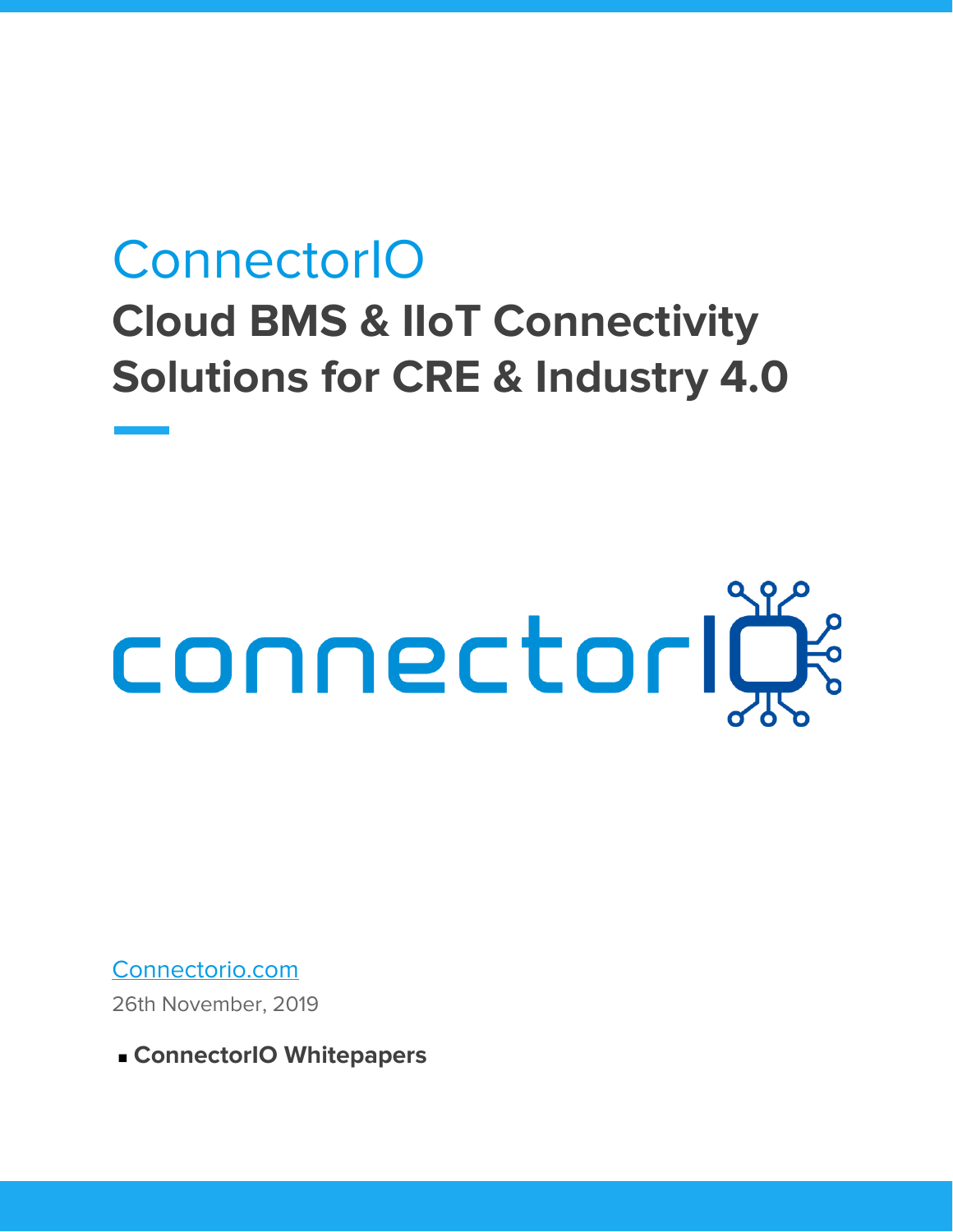# <span id="page-1-0"></span>Table of contents

| <b>Table of contents</b>                                       | 1               |
|----------------------------------------------------------------|-----------------|
| <b>Brief introduction</b>                                      | 3               |
| <b>What is ConnectorIO?</b>                                    | 4               |
| ConnectorIO's goal                                             | 4               |
| What can be automated with ConnectorIO?                        | 4               |
| How is ConnectorIO different from a traditional BAS/BMS?       | 5               |
| <b>ConnectorIO vs. Traditional BAS/BMS comparison</b>          | 5               |
| <b>How ConnectorIO is built?</b>                               | 7               |
| ConnectorIO's infrastructure map                               | $\overline{7}$  |
| Central Unit's internal architecture and key components        | 8               |
| <b>Hardware specifications</b>                                 | 8               |
| <b>Operating system</b>                                        | 9               |
| <b>System's security</b>                                       | 9               |
| Minimal/Optimal C.U./gateway hardware requirements             | 10 <sup>1</sup> |
| <b>Connetorio's User Interface overview</b>                    | 11              |
| Data visualization options                                     | 11              |
| <b>Extensibility - Adding new devices and Software plugins</b> | 12              |
| Device auto-discovery                                          | 12 <sup>°</sup> |
| Plug & Play for new devices                                    | 12              |
| <b>Device Control Panel</b>                                    | 13              |
| <b>Device Channels</b>                                         | 14              |
| Device management                                              | 14              |
| <b>Device Automations</b>                                      | 15              |
| The rule engine                                                | 15              |
| <b>ConnectorIO's implementation cost</b>                       | 16              |
| <b>Additional Resources</b>                                    | 17              |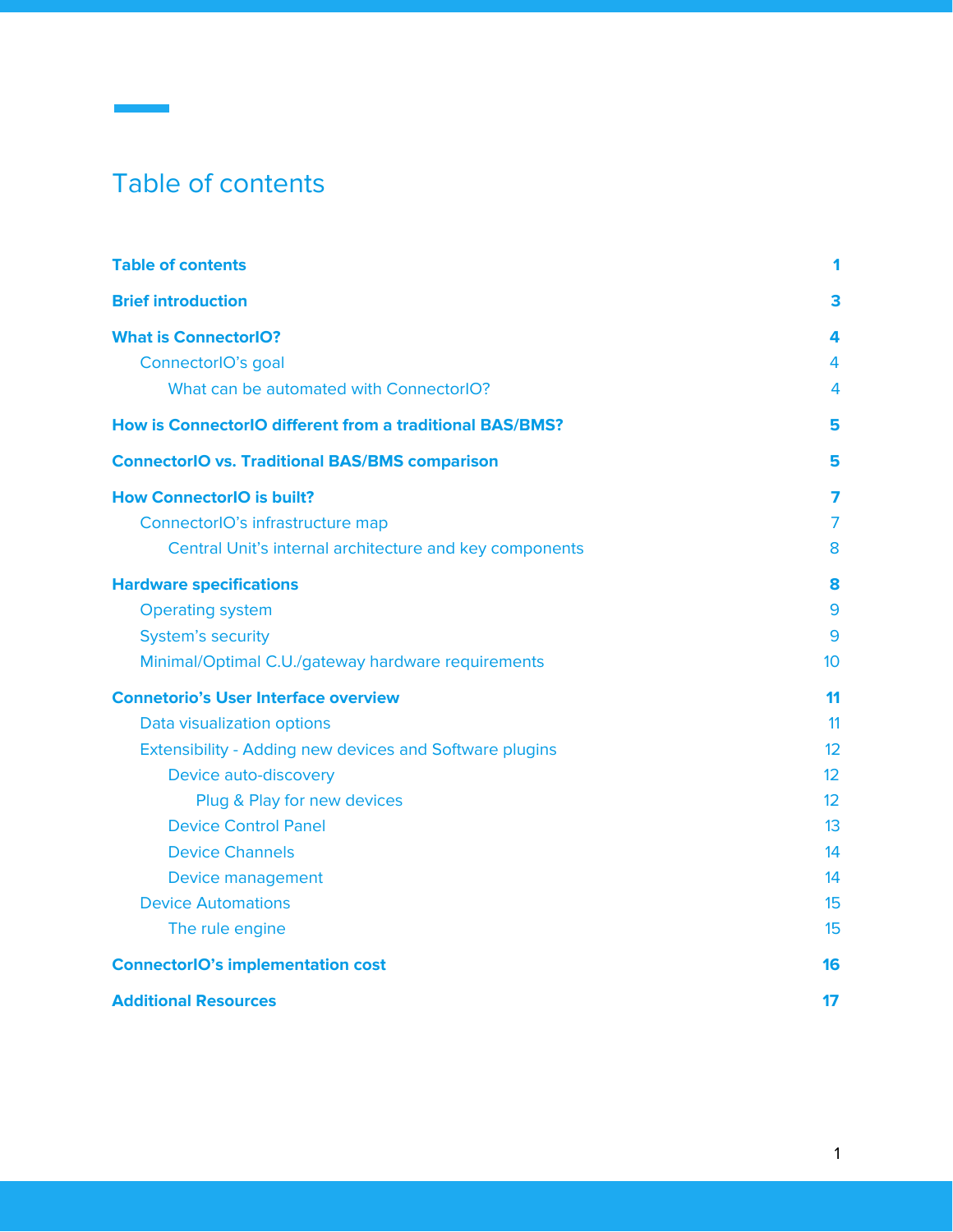# <span id="page-2-0"></span>Brief introduction

ConnectorIO is a cloud-based software solution for commercial and industrial properties.

Unlike traditional systems, we enable the integration of devices from different suppliers, thanks to the open system architecture.

We facilitate the modernization of technical installations where there is no budget for it, offering a SaaS model (integration as a service).

ConnectorIO measures the performance and energy efficiency of the building's technical systems in real-time and generates smart reports for the management.

Thanks to the possibility of a free grouping of digital twins, the user can precisely determine the media costs for tenants or estimate the unit production cost for specific areas in an industrial facility or commercial building.

ConnectorIO provides end-user comfort and reduces the technical operation risks in real-estate.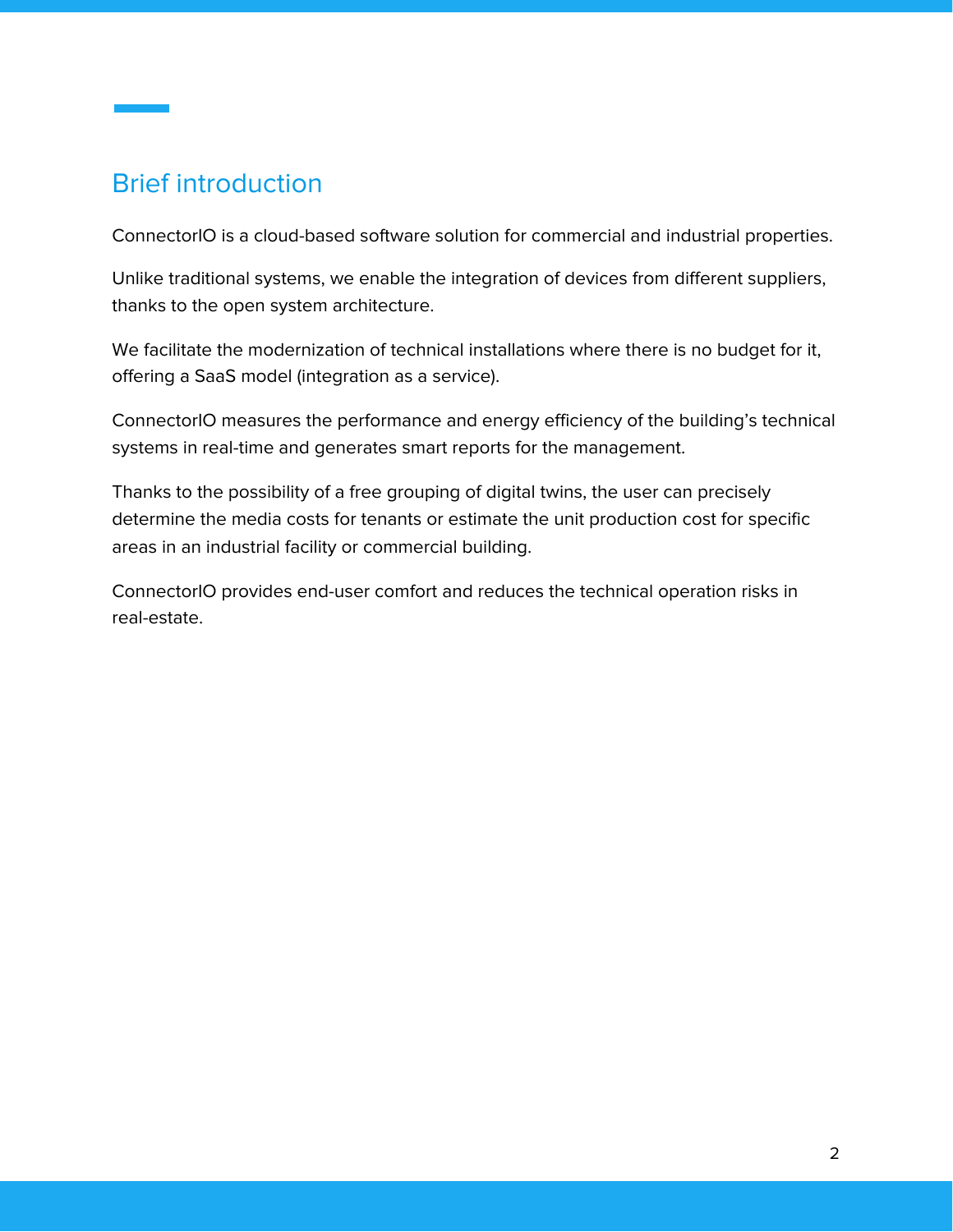# <span id="page-3-0"></span>What is ConnectorIO?

[ConnectorIO](https://connectorio.com/) is a **Building Automation Software** that allows you to integrate HVAC systems, media meters, or smart sensors in a single control system, optimize it with **smart automation** and generate system efficiency and building's sustainability **reports** for the property managers or owners.

### <span id="page-3-1"></span>ConnectorIO's goal

Our mission is to **reduce the building's environmental footprint by efficiently managing the systems within.**

We serve **the commercial** (eg. offices, hotels, etc.) and **industrial** properties (factories, logistic halls).

<span id="page-3-2"></span>What can be automated with ConnectorIO?

We combine and integrate the following systems:

- Heating.
- Ventilation.
- Air-conditioners.
- Lighting.
- Media consumption meters, such as water, gas, electricity, heat, and cooling.
- Cable installations and actuators.
- Motion and presence sensors, access control.
- Weather information.

ConnectorIO enables automation through **intelligent rules** and **dependencies** between systems. This allows for efficient use of energy by these devices and systems.

We provide the ability to **monitor** and **visualize** data from these devices, **data cloud-backup** and an intelligent device **optimization** based on operation patterns analyzed in real-time on big-data.

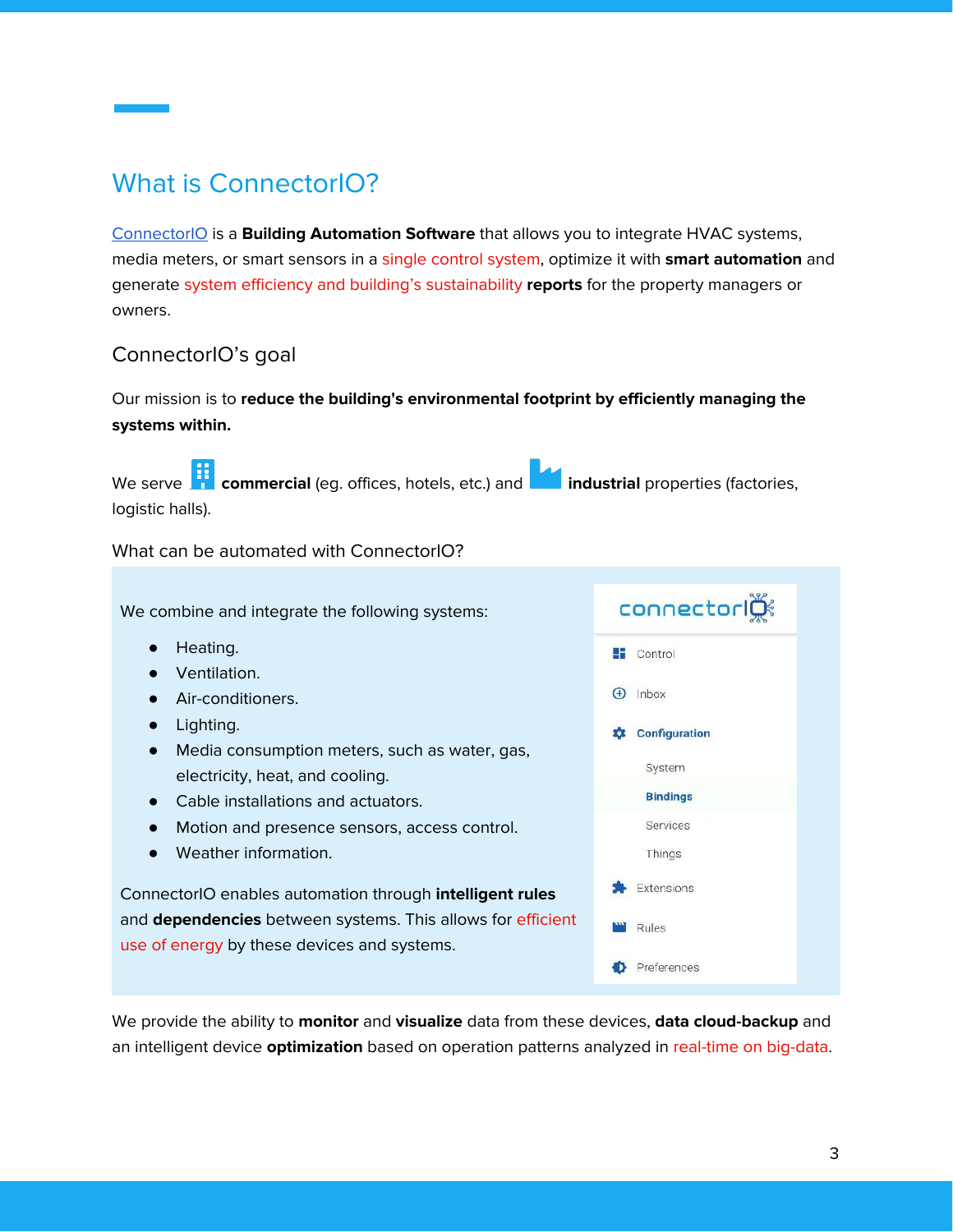# <span id="page-4-0"></span>How is ConnectorIO different from a traditional BAS/BMS?

ConnectorIO's approach is different in a way, we are offering an **open system** not tied to a specific connection type or device communication protocol (BACnet, ModBus, KNX etc.).

**Technically speaking,** Connectorio's idea is quite basic in its form. We offer an intelligent software hub solution that can be embedded in various hardware configurations, provides a unified way of handling 3rd party devices, plus constitutes a communication bridge with the external world and cloud infrastructure.



# <span id="page-4-1"></span>ConnectorIO vs. Traditional BAS/BMS comparison

| <b>Feature</b>                                                                                            | <b>Traditional BMS</b>                            | ConnectorIO                                                                                                                                                                                  |  |
|-----------------------------------------------------------------------------------------------------------|---------------------------------------------------|----------------------------------------------------------------------------------------------------------------------------------------------------------------------------------------------|--|
| <b>Controller</b>                                                                                         | Closed - dedicated to 1 or 2 defined<br>standards | Open - not tied to a specific<br>communication protocol.<br>Limited only by the physical<br>interfaces.<br>Device auto-discovery possible in the<br>case of some communication<br>standards. |  |
| Data streams<br>(input/output)                                                                            | I imited                                          | Configurable, all available channels<br>can be used if necessary                                                                                                                             |  |
| - \$\$\$ expensive (hundreds EU),<br>Gateways - basic<br>- combine only 2 standards,<br>(system couplers) |                                                   | - changes in the configuration of the<br>edge device are moderately simple,                                                                                                                  |  |

ConnectorIO and traditional Building Management System comparison table.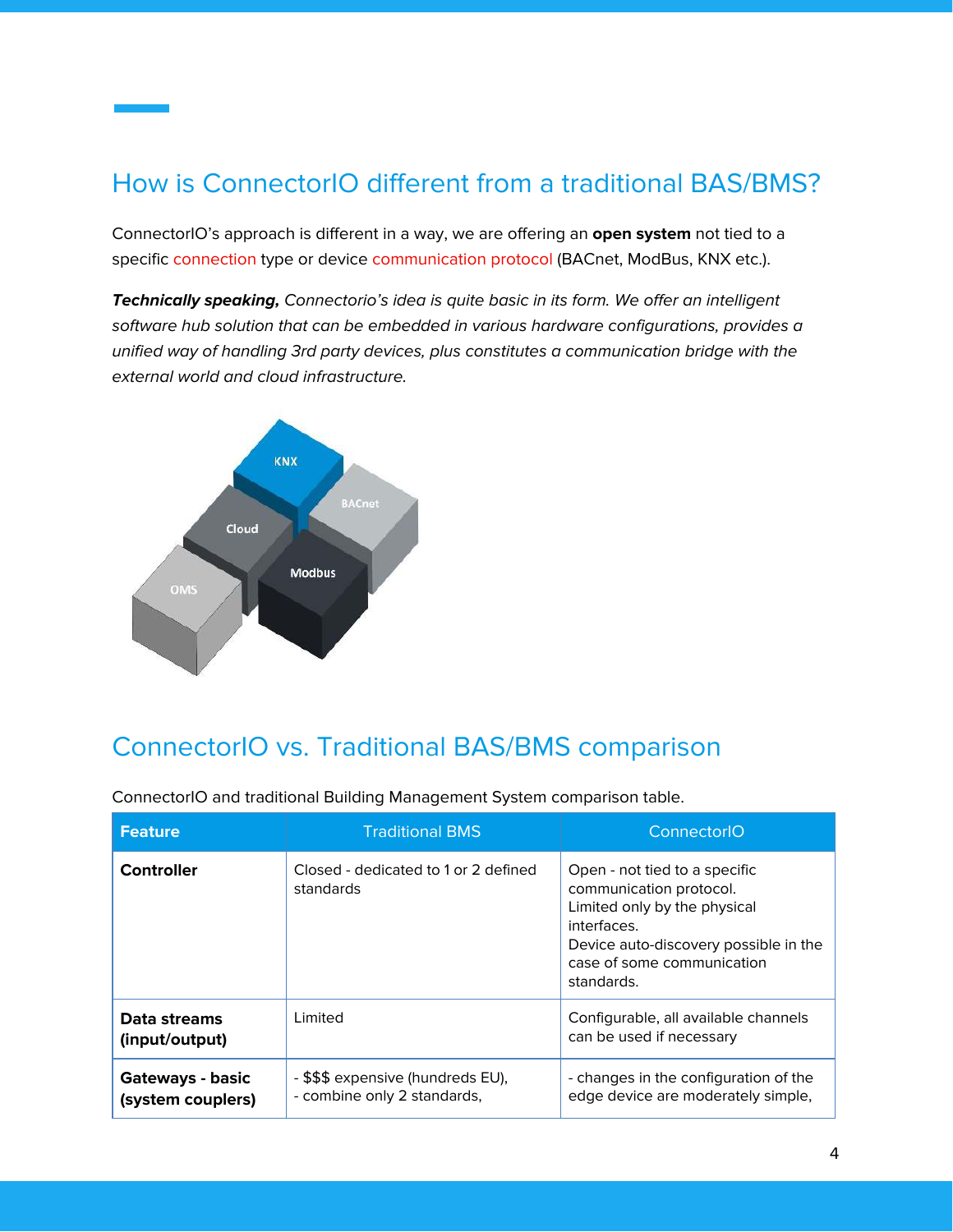|                                       | - standards coupling needs to be<br>programmed before operation using<br>industry-specific design tools +<br>firmware update<br>- gateways operate in a distributed<br>way - passive element, limited<br>communication between gateways.                         | - no direct physical interaction with<br>the edge device is required<br>- changes can be applied through the<br>network                                                                   |  |
|---------------------------------------|------------------------------------------------------------------------------------------------------------------------------------------------------------------------------------------------------------------------------------------------------------------|-------------------------------------------------------------------------------------------------------------------------------------------------------------------------------------------|--|
| Gateways - with a<br>webserver        | - \$\$\$\$ more expensive than the<br>basic solution,<br>- still lots of programming done<br>outside the gateway                                                                                                                                                 |                                                                                                                                                                                           |  |
| Operation                             | Only local - on-premises.<br>Cloud connection possible but limited<br>to functions programmed in<br>device-specific controllers.                                                                                                                                 | Local or Cloud - on or off-premises                                                                                                                                                       |  |
| <b>Cloud solution</b>                 | Limited, not flexible:<br>- limited to device model and<br>firmware update compatibility.<br>- usually only mainstream providers<br>available or vendor-specific cloud<br>systems.                                                                               | Not limited, flexible:<br>- works with different mainstream and<br>non-mainstream cloud providers.                                                                                        |  |
| <b>System device</b><br>updates       | Costly and Complicated - demands<br>controller's firmware reprogramming<br>or hardware update and intervention<br>of multiple vendors (integrators, BMS<br>operators) on-premises.                                                                               | Relatively easily, no need for physical<br>intervention.                                                                                                                                  |  |
| <b>System operator</b><br>competences | Highly skilled professionals needed.                                                                                                                                                                                                                             | IT intervention not required.                                                                                                                                                             |  |
| Data storage<br>capabilities          | Data is usually stored in an SQL<br>database on a physical storage<br>device located on-premises.                                                                                                                                                                | Data can be stored locally or in the<br>cloud.                                                                                                                                            |  |
| <b>Stored data range</b>              | Limited<br>Not limited, can be re-programmed,<br>re-defined.<br>- usually limited to "trend logs"<br>available from the controller's<br>registers and then copied to the SQL<br>database                                                                         |                                                                                                                                                                                           |  |
| Data retention time                   | 5-60 mins, 1 day, 1 week, 1 month<br>- limited by the capacity of local BMS<br>data carrier,<br>- data is being averaged,<br>- data subject to "blurring" of the<br>extreme values,<br>- in case of hardware changes, the<br>storage should be replaced as well. | Depends only on the resolution of<br>data probing by device and the<br>storage capacity.<br>- could be milliseconds and up to<br>months/years of stored data in case<br>of cloud storage. |  |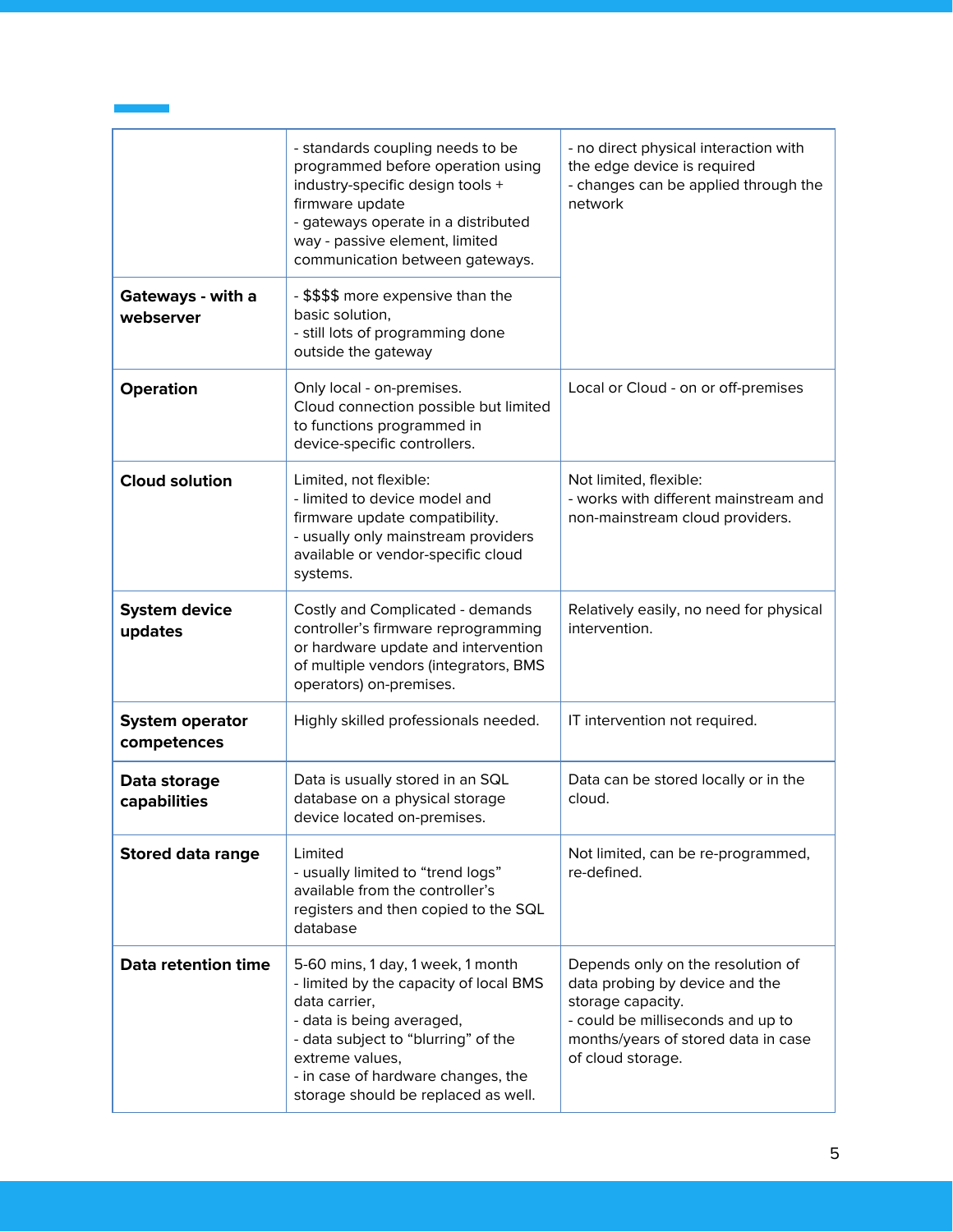# <span id="page-6-0"></span>How ConnectorIO is built?

ConnectorIO requires one **Central Unit** to be installed on-premises and/or **ConnectorIO bridges** or "gateways" to connect the different devices. Our system's infrastructure is presented below.

**The Central Unit** (C.U.) - is required only if the system has to be accessed locally and needs to provide open I/O ports. The ConnectorIO Gateway may replace th C.U.

**The ConnectorIO Gateway(s)** - Provides connection with physical systems, allows to group devices in the system by creating **digital twins** and tracks the devices availability. The Gateways stores basic automation rules definitions to operate the devices in case of unavailable cloud connection.

Multiple gateways are needed in case of a very dispersed end-point devices placement on premises.



# <span id="page-6-1"></span>ConnectorIO's infrastructure map

How are different communication standards and devices integrated into ConnectorIO. The **blue items** are provided by ConnectorIO.

For bigger image - [click here](https://connectorio.com/wp-content/uploads/ConnectorIO-network-structure-big-opt-scaled.png) (external link, internet connection required)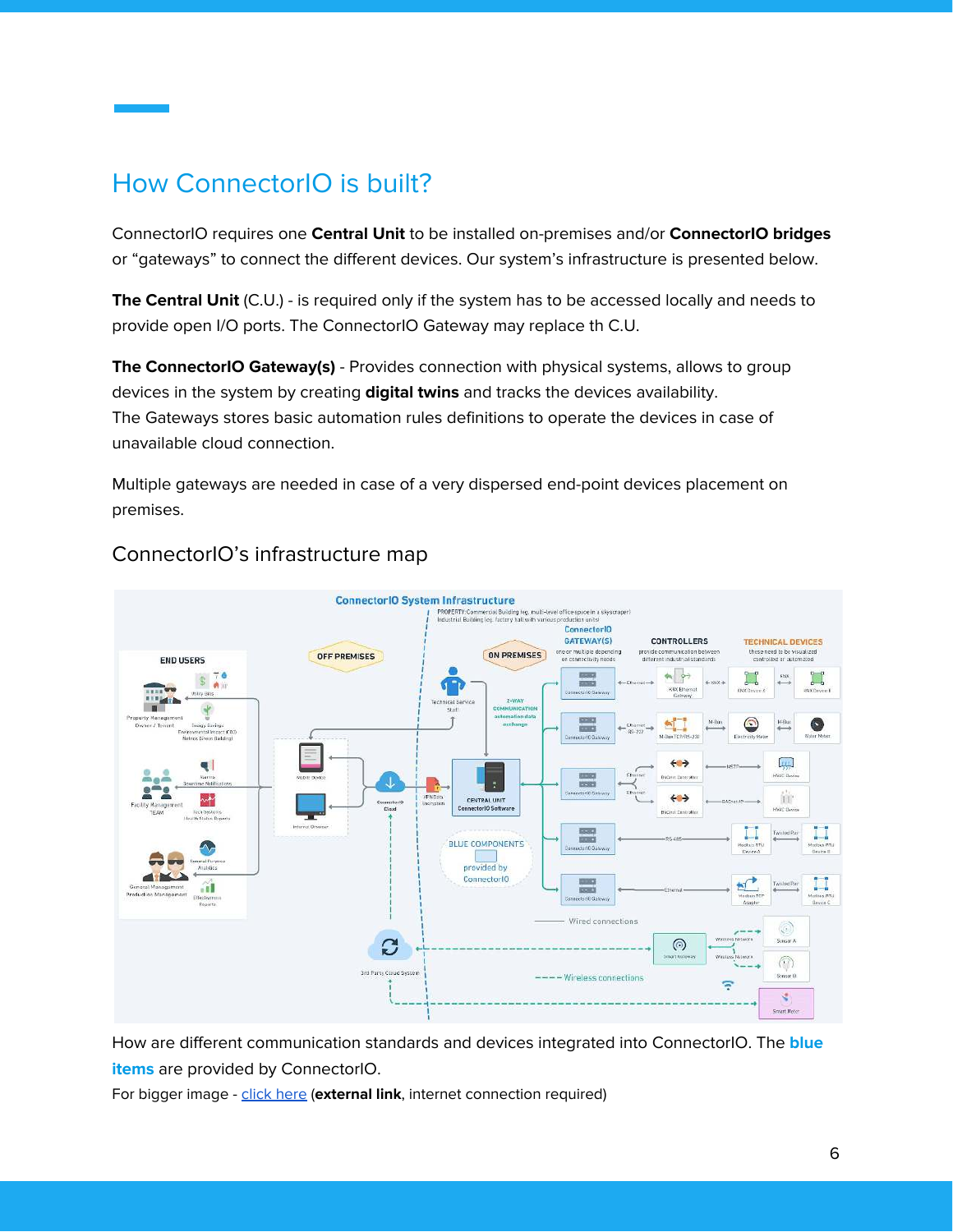### <span id="page-7-0"></span>**Central Unit's** internal architecture and key components

The most efficient component of the software is a **smart program bus** that allows connecting devices from various manufacturers, working in communication standards such as: - KNX, BACnet, Modbus, OMS and wireless standards.



<span id="page-7-1"></span>ConnectorIO's software internal architecture and system's logic.

# Hardware specifications

The Central Unit/Bridge of the ConnectorIO's infrastructure is an industrial computer that provides the necessary set of inputs and outputs to connect with industrial system controllers.

ConnectorIO needs at least one **central unit** where the software's engine is installed to perform automation tasks.



ConnnectorIO Central Unit/Gateway hardware (eg. Boxer 6405u)

The Central Unit supports the ConnectorIO system in two configurations: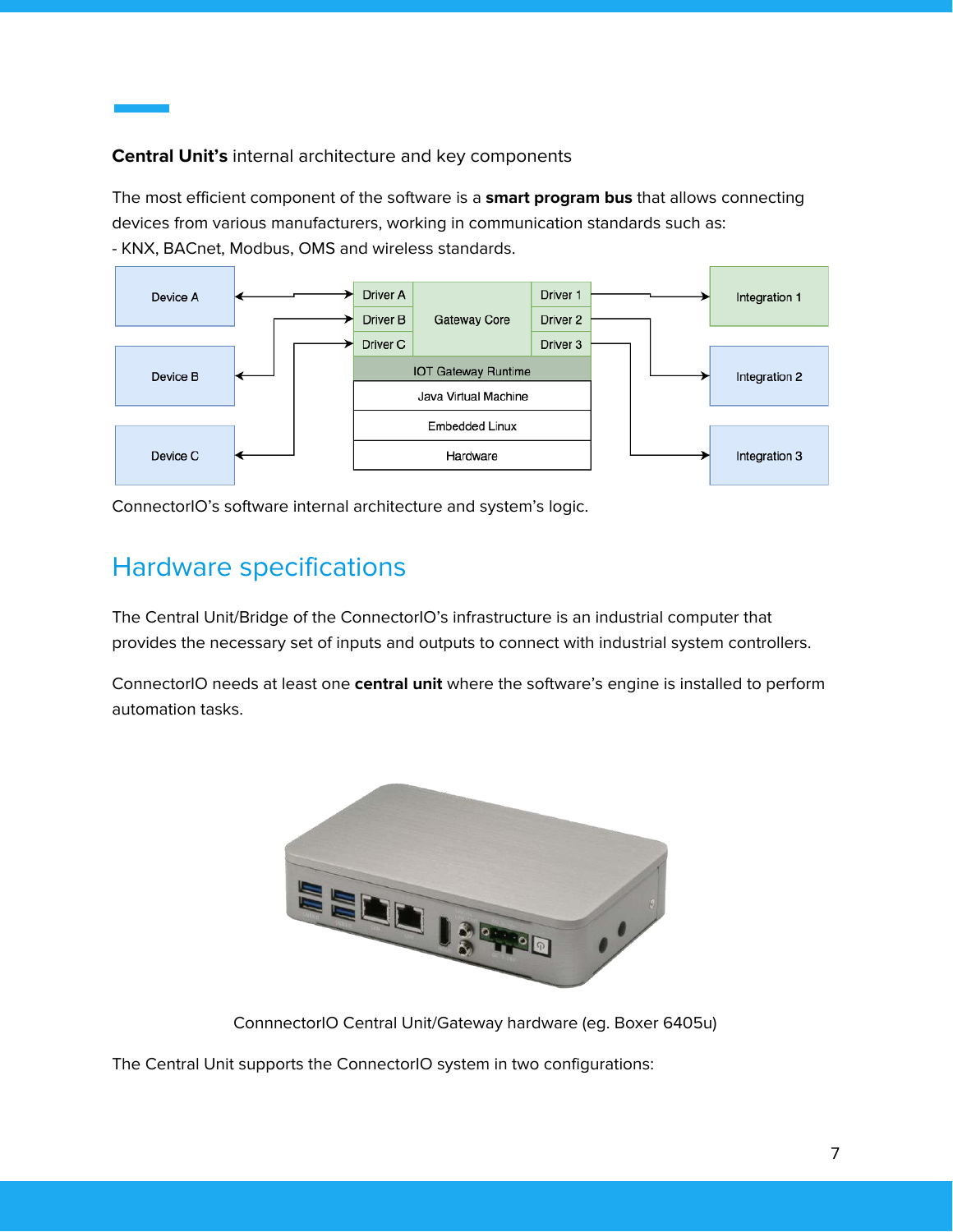- local, works on-premises
- through the cloud (the central unit is only a device concentrator and data server)

The central unit ports set is versatile enough to cover a wide spectrum of communication standards - from existing KNX / EIB, Modbus, BACnet cable connections to radio standards such as ZWave, ZigBee and long range LoRa (low power).

# <span id="page-8-0"></span>Operating system

This industrial computer runs a **specialized and secure Linux operating system** and can be produced by any manufacturer, provided that its firmware can be accessed and adapted by ConnectorIO and that it meets the requirements stated below.

# <span id="page-8-1"></span>System's security

When connected to ConnectorIO, the system performs a scan and creates a **digital twin** of each connected device. It is a **software layer** (firewall) that **protects the device** against attacks and access to the hardware driver.

The system **never refers directly** to the equipment, but only to the copy - the so-called digital-twin.



To learn more on the system's security measures implemented in ConnectorIO, please refer to: - <https://connectorio.com/bms-cloud-security/>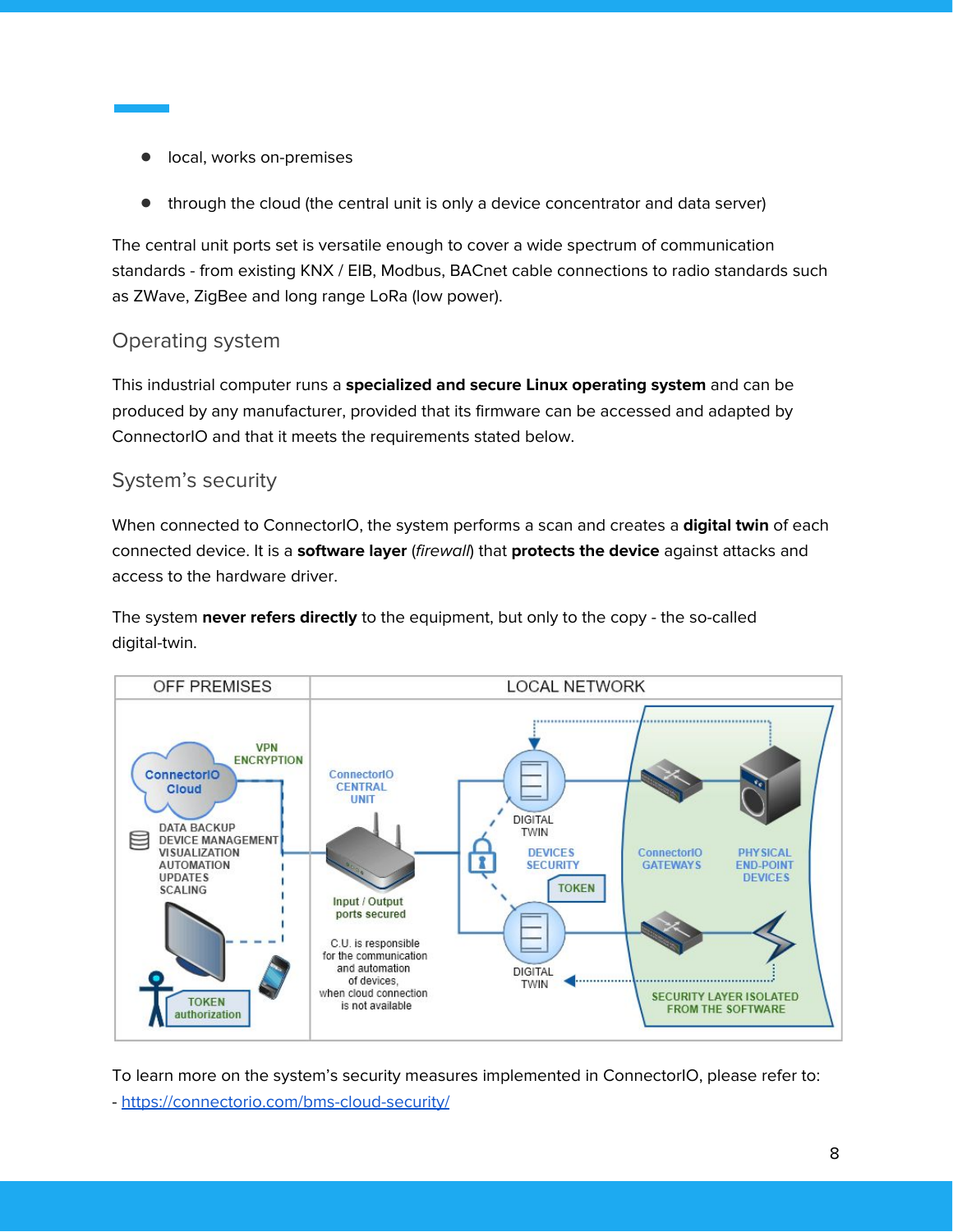# <span id="page-9-0"></span>Minimal/Optimal C.U./gateway hardware requirements

# Hardware requirements for running the ConnectorIO's Software

| <b>Feature</b>                | <b>Central Unit computer hardware requirements</b>                                                                                                                                                                                                                                      |
|-------------------------------|-----------------------------------------------------------------------------------------------------------------------------------------------------------------------------------------------------------------------------------------------------------------------------------------|
| <b>Processor</b>              | 2-4 core processor, with 2 threads.<br>recommended: 64-Bit architecture processor with support of<br>floating-point numbers (hard-float).<br>A more efficient processor is required when the frequency of data<br>readings needs to be more granular (eg. a reading every millisecond). |
| <b>RAM (operating memory)</b> | minimum 2GB, recommended 4GB                                                                                                                                                                                                                                                            |
| Disk drive                    | minimum 4 GB, recommended 8 GB<br>type: eMMC or SSD<br>used for data buffering tasks in case of network connection issues<br>SD cards are not recommended due to data integrity problems during<br>power failures and lower lifetime                                                    |
| <b>Communication ports</b>    | Depends on the systems that need to be integrated.<br>Serial ports: eg. RS-232 and/or RS-485.<br>Ports' voltage: to be specified.<br>Wired connections: 2-3 cords/line (3 for ground).                                                                                                  |
| <b>Network communication</b>  | Twisted-pair wiring - traditional Ethernet network cable.<br>Number: depends on the number of devices to be controlled. More<br>ethernet ports needed if more addresses, masks, and subnets are<br>required.                                                                            |
| <b>Operating temperatures</b> | Industrial grade computer - operating temperatures range -20+50°C                                                                                                                                                                                                                       |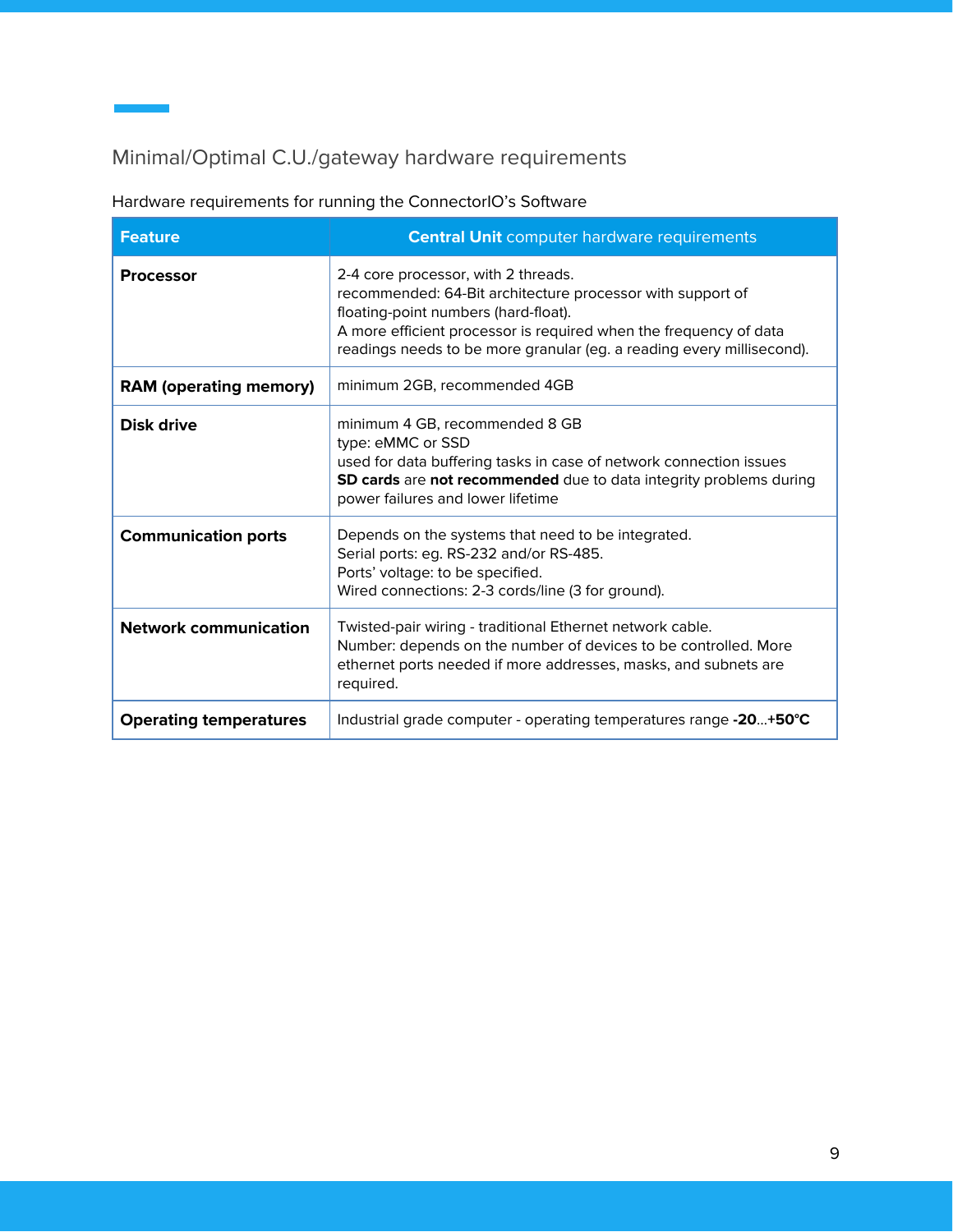# <span id="page-10-0"></span>Connetorio's User Interface overview

# <span id="page-10-1"></span>Data visualization options



Our system enables you to visualize these types of graphs:

- Electricity graphs ([link-1,](https://connectorio.com/wp-content/uploads/connectorio-dashboard-energy-1.png) [link-2](https://connectorio.com/wp-content/uploads/connectorio-dashboard-energy-2.png), [link-3,](https://connectorio.com/wp-content/uploads/connectorio-energy-2.png) [link-4](https://connectorio.com/wp-content/uploads/connectorio-energy-1.png)),
- Electric energy meters [\(link](https://connectorio.com/wp-content/uploads/connectorio-energy-meters.png)), and electric boards [\(link\)](https://connectorio.com/wp-content/uploads/connectorio-meters-visualization.png).
- Gas consumption [\(link-1,](https://connectorio.com/wp-content/uploads/connectorio-gas-graph.png) [link-2\)](https://connectorio.com/wp-content/uploads/connectorio-gas-dashboard-choice.png).
- Temperatures [\(link-1,](https://connectorio.com/wp-content/uploads/connectorio-ventilation-1.png) [link-2](https://connectorio.com/wp-content/uploads/connectorio-ventilation-2.png), [link-3\)](https://connectorio.com/wp-content/uploads/connectorio-ventilation-3.png).
- Water valves and filters.
- Air flows and HVAC unit sections ([link\)](https://connectorio.com/wp-content/uploads/connectorio-ventilation-scheme.png).
- Floor plans with superposed data ([link](https://connectorio.com/wp-content/uploads/connectorio-layout-visualization.png)).
	- … and more **custom-made** graphs and visualizations designed for you.

Other system features related to data visualization:

- Filtering by: building, floor, pre-defined zones, and filtering by device types.
- Data export to .json/.csv format [\(link\)](https://connectorio.com/wp-content/uploads/connectorio-energy-export-data-csv.png).

Here's a sample display from electrical units with Power (W), Voltage (V) and Energy (kW/s).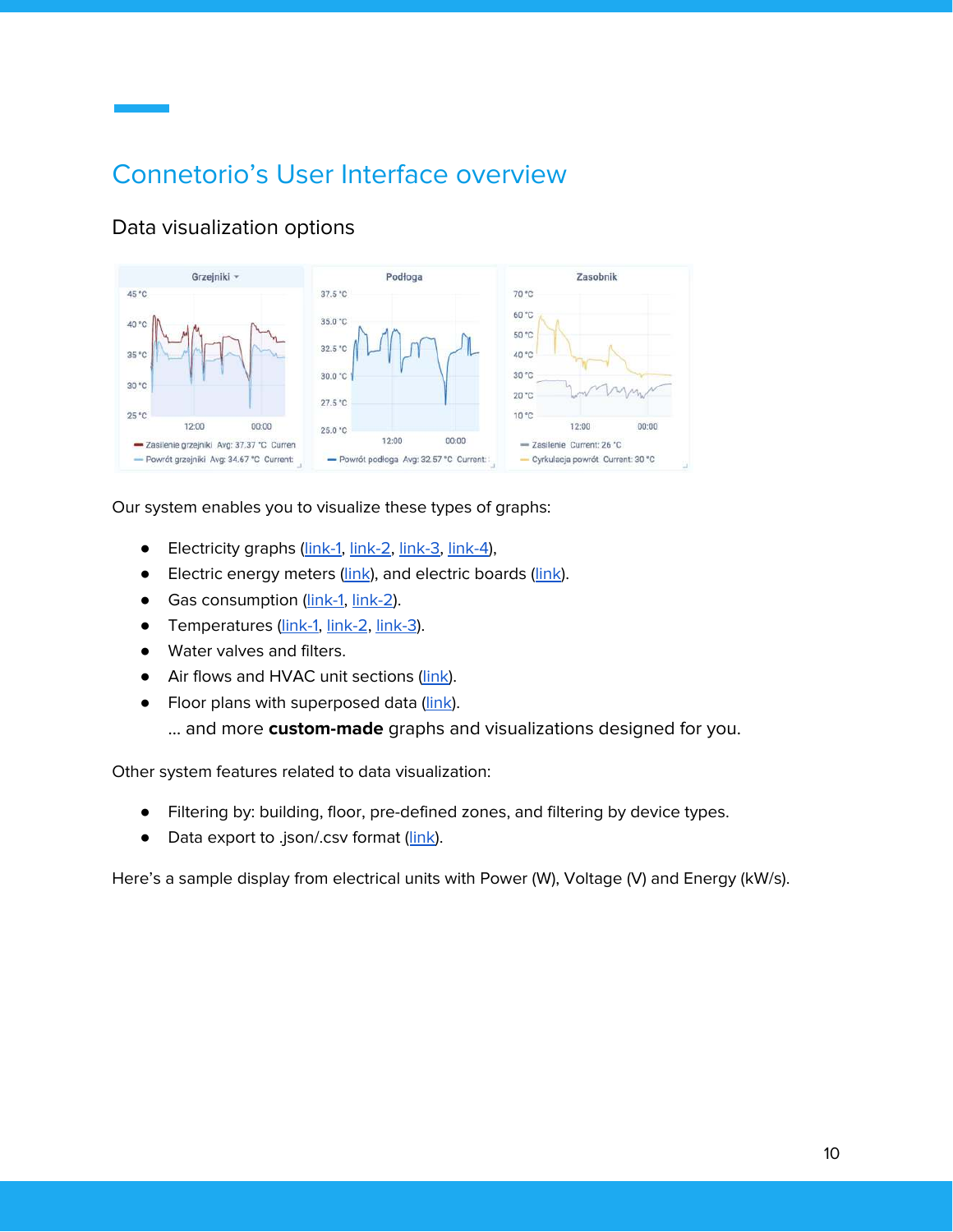

### <span id="page-11-0"></span>Extensibility - Adding new devices and Software plugins

The ConnectorIO's user interface is **easily customizable** and extensible through **additional plugins**.

With these extensions you can add new features, like new **communication protocols**: wired or wireless for recently added devices.

### <span id="page-11-1"></span>Device auto-discovery

New devices are **automatically scanned** and **auto-discovered** in the system through the Inbox functionality (provided that the communication protocol of the device allows it).

<span id="page-11-2"></span>Plug & Play for new devices



The user, who brings new hardware home, can take advantage of pluggability to connect this hardware to the system with just a few clicks on screen or a few taps on a mobile device.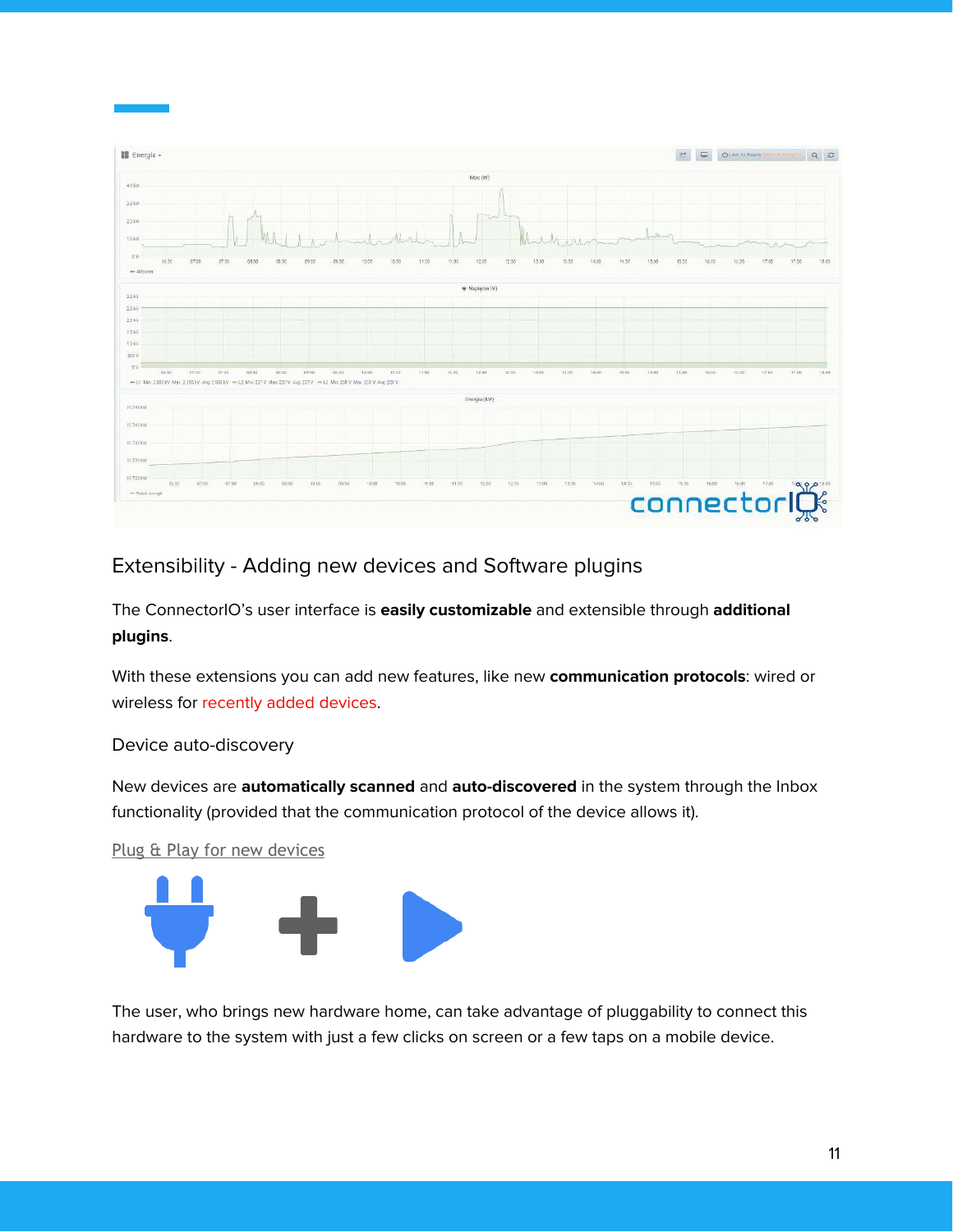| connectorl           | Inbox                                                                     |               | $\mathbb{T}$ | G |
|----------------------|---------------------------------------------------------------------------|---------------|--------------|---|
|                      | 4                                                                         |               |              |   |
| <b>En</b> Control    |                                                                           |               | CLEAR        |   |
| the Inbox            | $\alpha$                                                                  | $\hat{\cdot}$ |              |   |
| Configuration        | Network interface 192.168.2.132 (en1)<br>$\checkmark$<br>BACnet IP bridge |               | Ø            | î |
| Extensions           |                                                                           |               |              |   |
| <b>NO</b> Rules      | Thing not listed? SEARCH FOR THINGS                                       |               |              |   |
| <b>D</b> Preferences |                                                                           |               |              |   |

Device auto-discovery feature and scanning of data channels [\(link to large image\)](https://connectorio.com/wp-content/uploads/connectorio-inbox-functionality.png).

- Standard devices which can communicate back are recognized and listed in "Inbox".
- The process is fully automatic, the end user is responsible for accepting of elements.
- The scanning process can be started and repeated multiple times.

### <span id="page-12-0"></span>Device Control Panel

In the main control panel users can do the following:

- Users can see the state of inputs and outputs grouped by device.
- In the case of writeable inputs, it's possible to switch them manually.

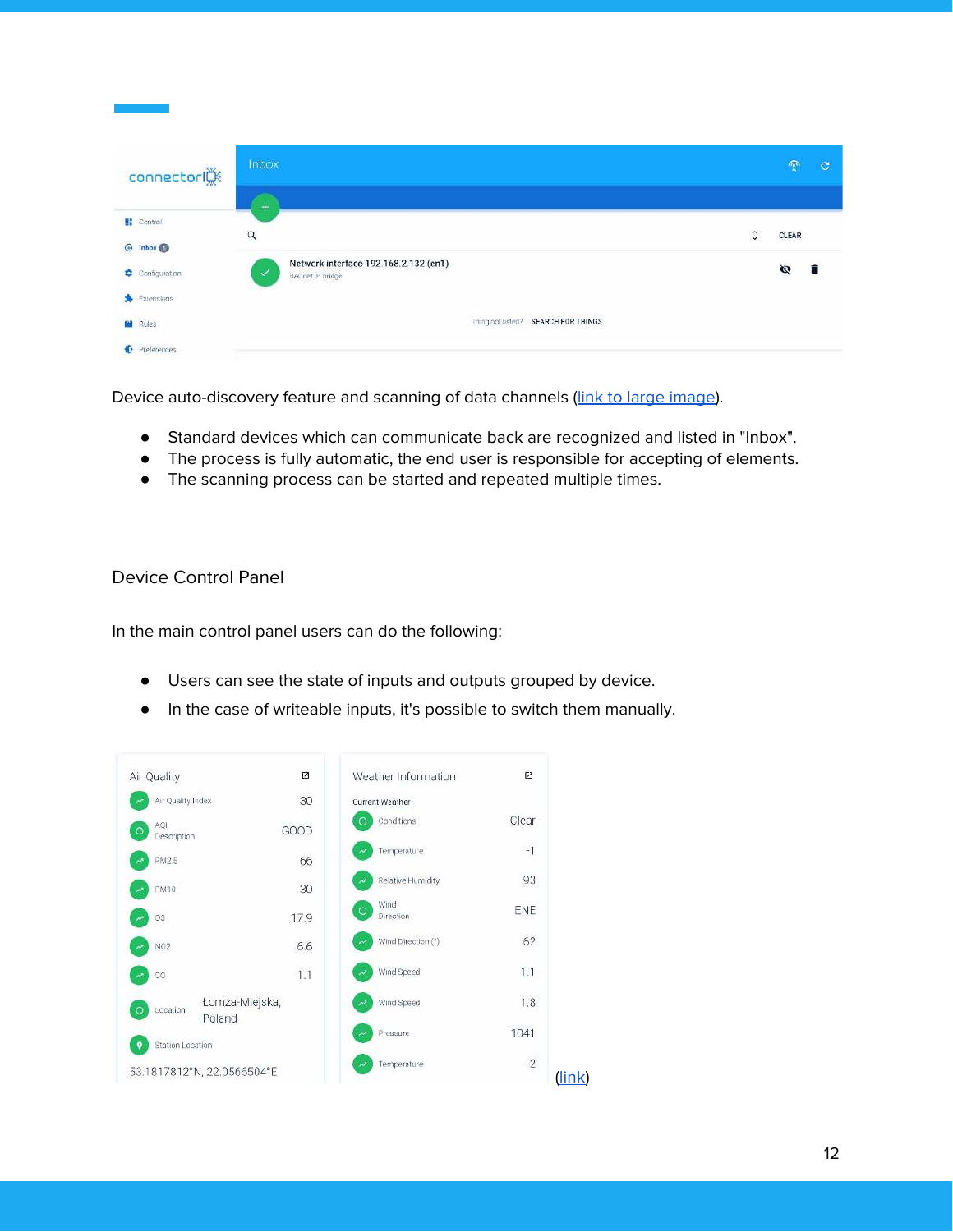### <span id="page-13-0"></span>Device Channels

- Each device has multiple channels which can be linked or not.
- If the appliance needs only a few there is no need to track all of them.



### <span id="page-13-1"></span>Device management

- In case of changes every device and its settings can be edited to match new configuration.
- There is no need to reconfigure anything but eg. IP address.

| Configuration > Things > Edit > Network interface 192.168.2.132 (en1)<br>connectorl |                                                                          |    |                                                                              |   |
|-------------------------------------------------------------------------------------|--------------------------------------------------------------------------|----|------------------------------------------------------------------------------|---|
|                                                                                     |                                                                          |    |                                                                              |   |
| 46<br>Control                                                                       | Name                                                                     |    |                                                                              |   |
| $\bigoplus$<br>Inbox                                                                | Network interface 192.168.2.132 (en1)                                    |    |                                                                              |   |
| Configuration<br>ю.                                                                 | Location                                                                 |    |                                                                              |   |
| System                                                                              |                                                                          |    |                                                                              |   |
| Bindings                                                                            | <b>Configuration Parameters</b>                                          |    |                                                                              |   |
| Services                                                                            | Configure parameters for the thing.                                      |    |                                                                              |   |
| <b>Things</b>                                                                       | Local network number                                                     |    | Device identifier                                                            |   |
|                                                                                     | D.                                                                       | à. | 1339                                                                         |   |
| Extensions                                                                          | Identifier of network to which by default this bridge is bound.          |    | tdentifier of local device which is visible in BACnet network                |   |
| Rules                                                                               | Local address                                                            |    | Port number                                                                  |   |
| Preferences<br>Ð                                                                    | 192.168.2.132                                                            |    | 47808                                                                        | œ |
|                                                                                     | IP address on which communications to system are expected to take place. |    | Port number on which to expect communication. By default 47808 (hex 0xBAC0). |   |
|                                                                                     | Brooklywet soldners                                                      |    |                                                                              |   |

Device configuration and management menu [\(link to large image\)](https://connectorio.com/wp-content/uploads/connectorio-device-management.png).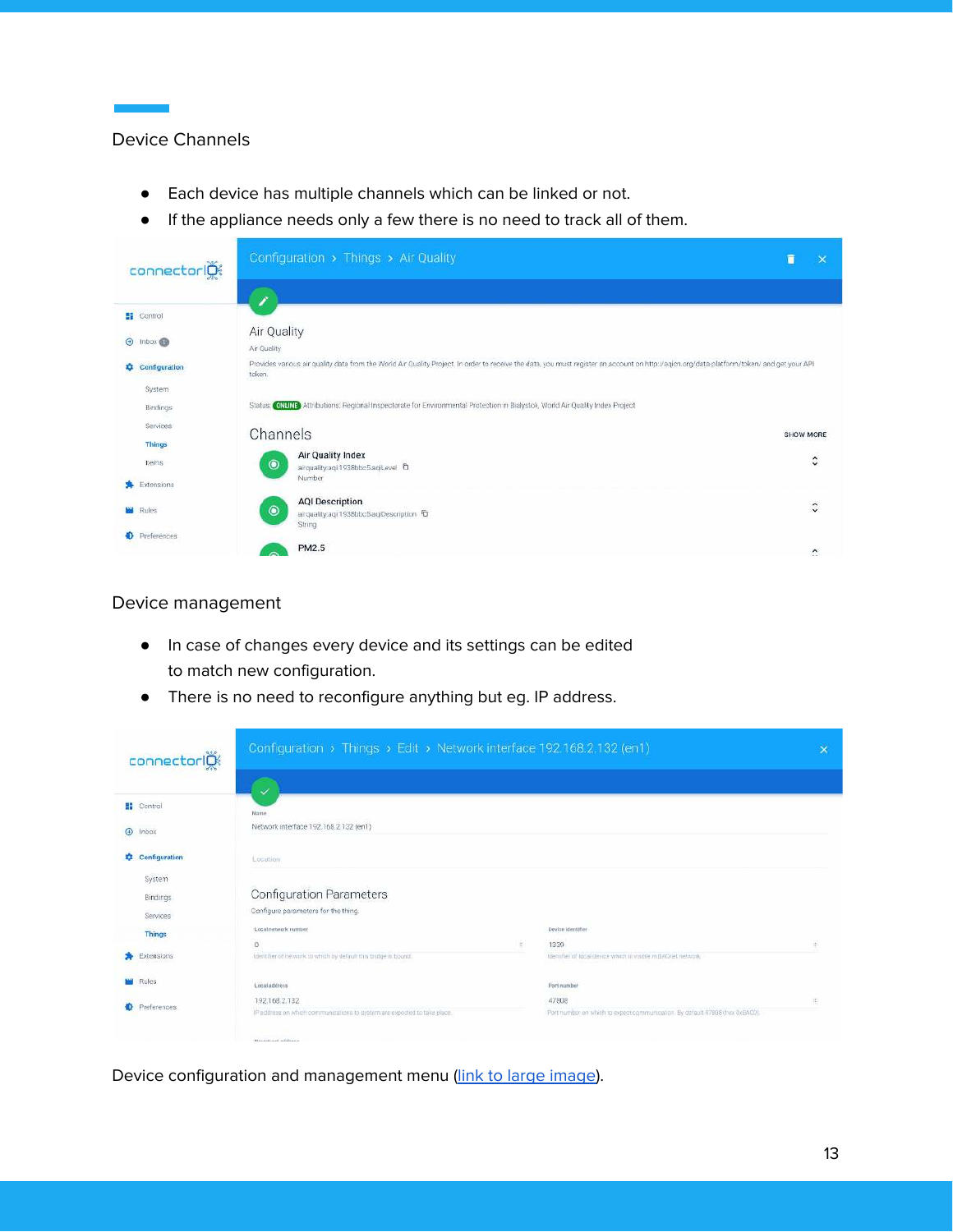# <span id="page-14-0"></span>Device Automations

The system automation is applied by defining a set of rules and interaction between the devices.

| connectorl                  | Rules > New Rule   |                            |  |
|-----------------------------|--------------------|----------------------------|--|
|                             | ✓                  |                            |  |
| <b>E</b> Control            |                    |                            |  |
| <b>Inbox</b><br>$\bigoplus$ | <b>Name</b>        |                            |  |
| Configuration<br>森          | <b>Description</b> |                            |  |
| Extensions                  | When               | When                       |  |
| <b>Rules</b>                | but only if (+)    |                            |  |
| Preferences<br>Ð            |                    | a trigger channel fires    |  |
|                             |                    | an item receives a command |  |
|                             |                    | an item state changes      |  |
|                             |                    | an item state is updated   |  |
|                             |                    | it is a fixed time of day  |  |

Possible rules [\(link to large image\)](https://connectorio.com/wp-content/uploads/connectorio-devices-automation.png).

### <span id="page-14-1"></span>The rule engine



The rule engine - automation definition ([link to large image](https://connectorio.com/wp-content/uploads/Connectorio-Automation-Software-rule-engine-input-output.png)).

**Criteria** - specify the events that trigger a rule execution.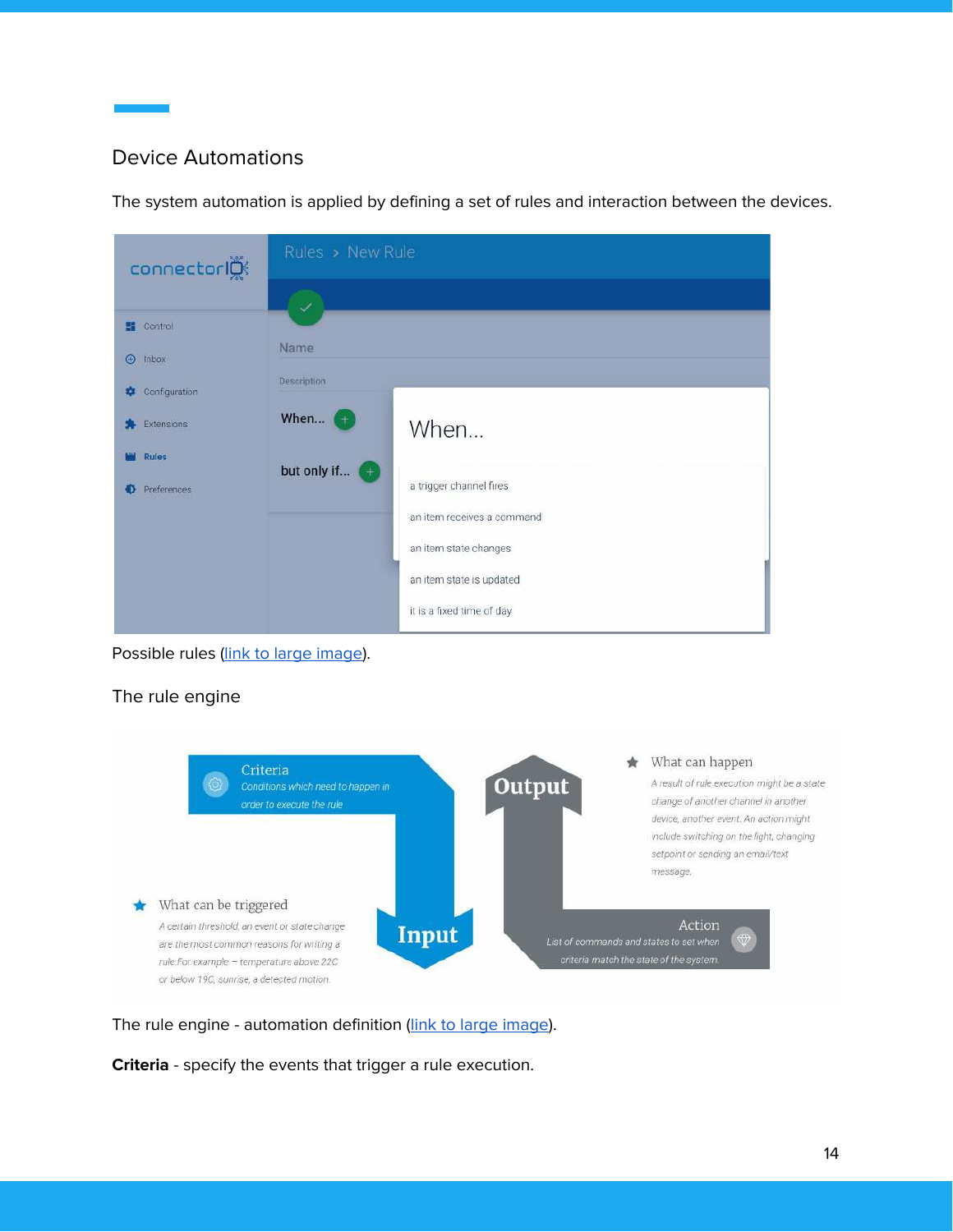**Condition** - add filters for rule execution. Actions of the rule will be executed only if event data satisfies all conditions.

**Action** - perform actual operations in ConnectorIO. If more than one action is specified in a rule they will be executed sequentially.

# <span id="page-15-0"></span>ConnectorIO's implementation cost

### **Minimum installation cost:**

- a control device including a license.

### **Service cost:**

- a subscription fee based on the amount of integrated data points and the sampling frequency of the data.

### **The payment model is described on this illustration**



ConnectorIO's payment model [\(link to larger image](https://connectorio.com/wp-content/uploads/ConnectorIO-monetization-model-big-scaled.png)).